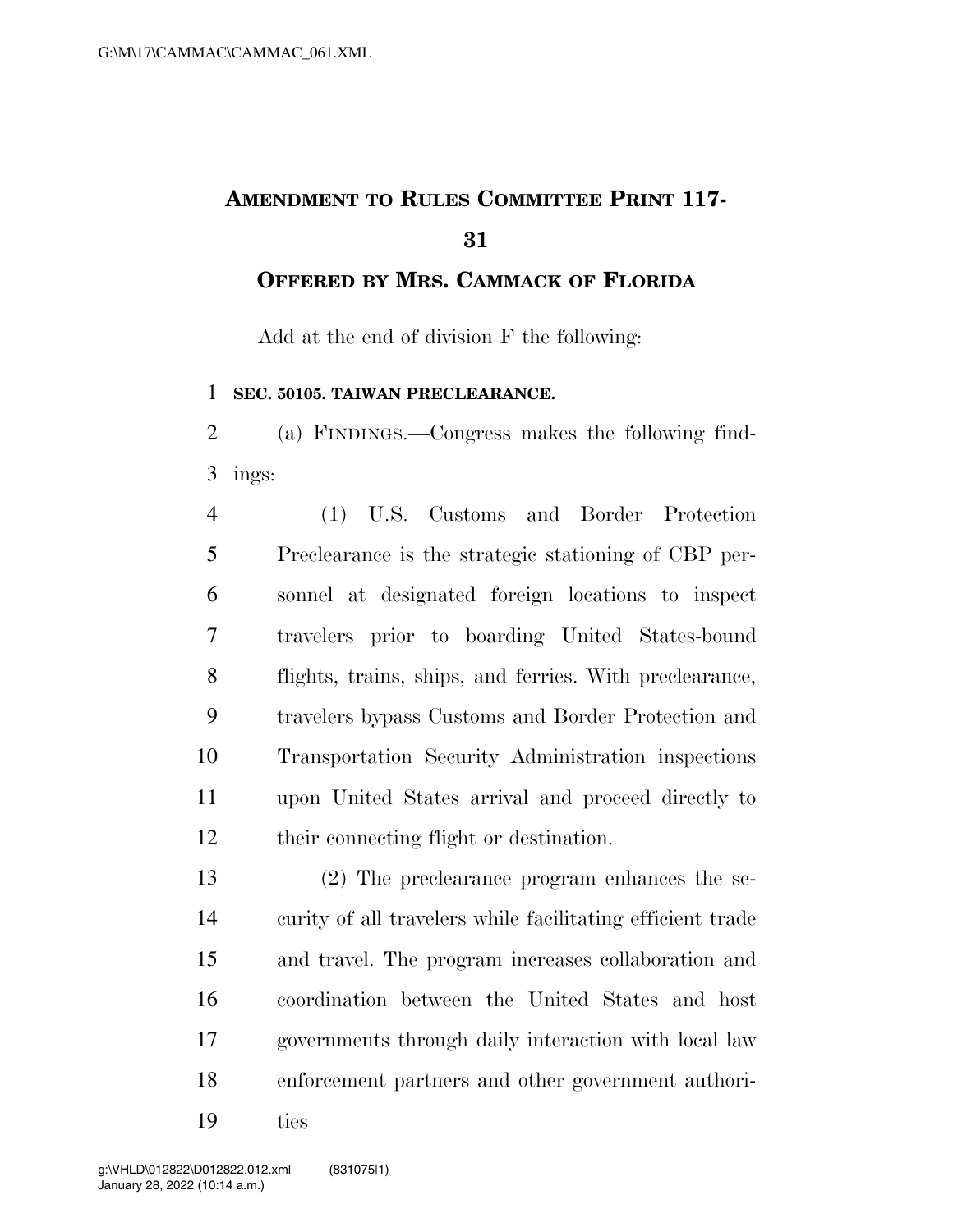$\mathfrak{D}$ 

 (3) More than 600 U.S. Customs and Border Protection officers and specialists are stationed in Aruba, The Bahamas, Bermuda, Canada, Ireland, and The United Arab Emirates.

 (4) A preclearance program at Taiwan's Taoyuan International Airport (TPE) would signal Taiwan's importance as a strategic security partner to the United States and compliance with inter-national aviation rules.

 (5) In 2012, the United States announced Tai- wan's designation for participation in the Visa Waiv- er Program, which allows for Taiwanese passport holders to enter and remain in the United States for up to 90 days without obtaining a United States visa.

 (6) In 2017, Taiwan became the third location in East Asia and the 12th nation worldwide to be eligible for the Global Entry program, which allows for expedited immigration and customs clearance and pre-approval.

 (b) SENSE OF CONGRESS.—It is the sense of Con-gress that—

 (1) Taiwan is a steadfast partner of the United States in the common pursuit of a free and open Indo-Pacific region; and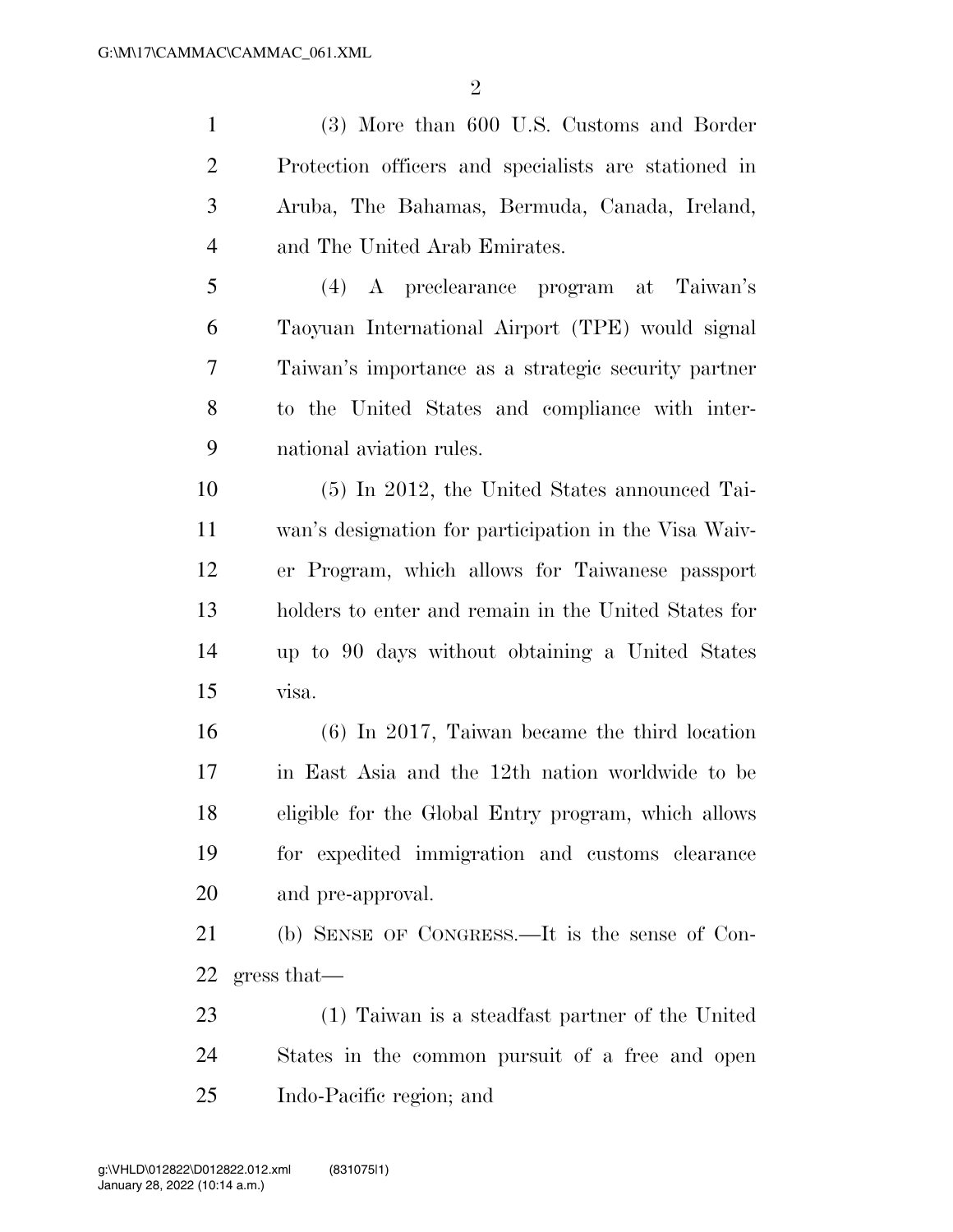| $\mathbf{1}$   | (2) the United States should prioritize the es-              |
|----------------|--------------------------------------------------------------|
| $\overline{2}$ | tablishment of preclearance facilities and other secu-       |
| 3              | rity programs with allies and partners in the Indo-          |
| $\overline{4}$ | Pacific region, including Taiwan.                            |
| 5              | (c) DEFINED TERM.—In this section, the term "ap-             |
| 6              | propriate congressional committees" means—                   |
| 7              | (1) the Committee on Homeland Security and                   |
| 8              | Governmental Affairs of the Senate;                          |
| 9              | (2) the Committee on Finance of the Senate;                  |
| 10             | (3) the Committee on Commerce, Science, and                  |
| 11             | Transportation of the Senate;                                |
| 12             | (4) the Committee on Homeland Security of the                |
| 13             | House of Representatives; and                                |
| 14             | (5) the Committee on Ways and Means of the                   |
| 15             | House of Representatives.                                    |
| 16             | (d) REPORT.—Not later than 180 days after the date           |
| 17             | of the enactment of this Act, the Secretary of Homeland      |
|                | 18 Security, in consultation with the Secretary of Commerce, |
| 19             | shall submit a report to the appropriate congressional       |
| 20             | committees that—                                             |
| 21             | (1) analyzes the feasibility and advisability for            |
| 22             | the establishment of a preclearance facility in Tai-         |
| 23             | wan;                                                         |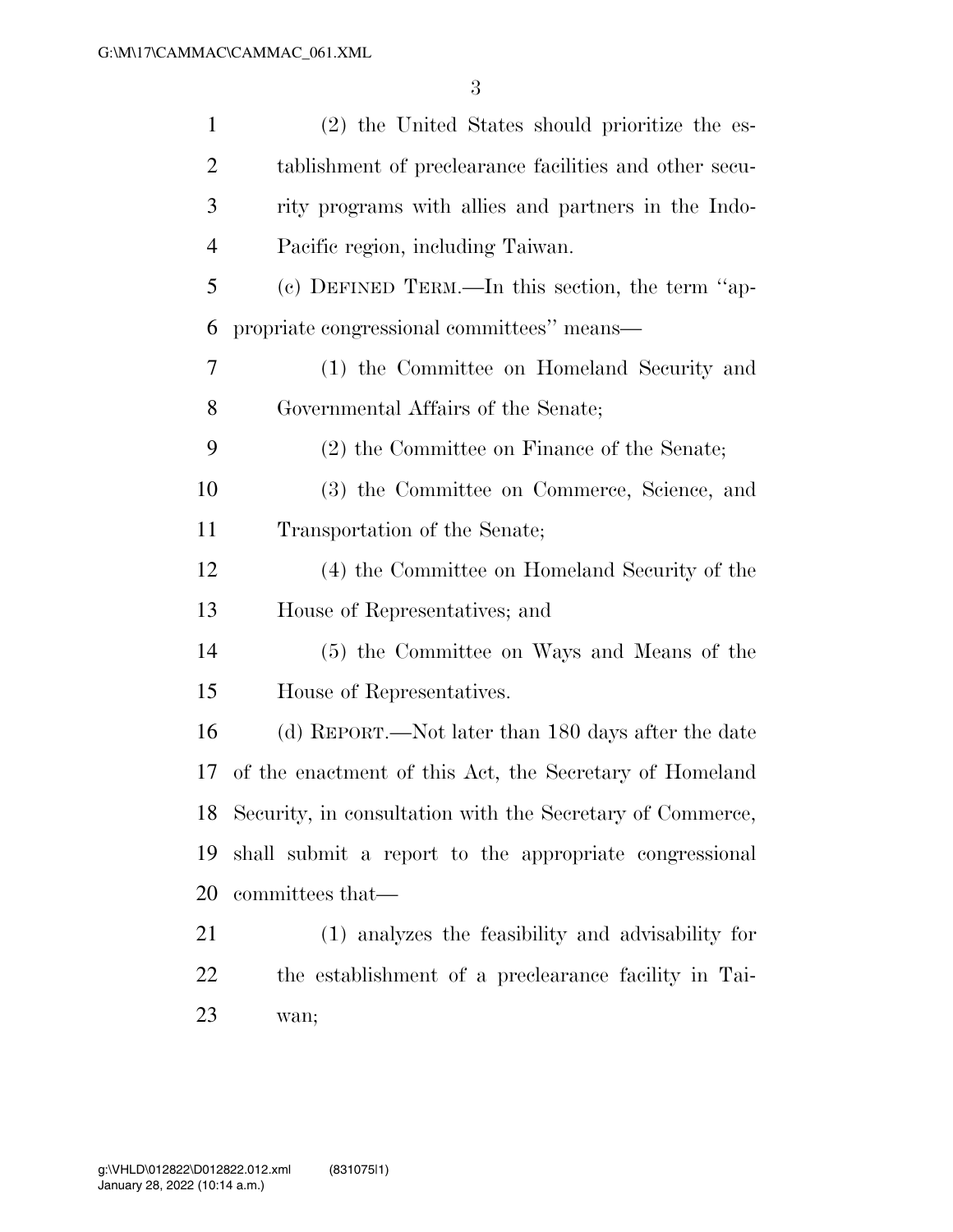| $\mathbf{1}$   | $(2)$ describes the plan for the establishment of   |
|----------------|-----------------------------------------------------|
| $\overline{2}$ | a preclearance facility in Taiwan or in other coun- |
| 3              | tries in the Indo-Pacific region;                   |
| $\overline{4}$ | (3) assesses the impacts that preclearance oper-    |
| 5              | ations in Taiwan will have on—                      |
| 6              | (A) the security partnership between the            |
| 7              | United States and Taiwan;                           |
| 8              | (B) trade between the United States and             |
| 9              | Taiwan, including the impact on established         |
| 10             | supply chains;                                      |
| 11             | (C) the tourism industry in the United              |
| 12             | States, including the potential impact on rev-      |
| 13             | enue and tourist-related commerce;                  |
| 14             | (D) United States and foreign passengers            |
| 15             | traveling to the United States for business-re-     |
| 16             | lated activities;                                   |
| 17             | (E) cost savings and potential market ac-           |
| 18             | cess by expanding operations into the Indo-Pa-      |
| 19             | cific region;                                       |
| 20             | (F) opportunities for government-to-gov-            |
| 21             | ernment collaboration available in Taiwan after     |
| 22             | preclearance operations are established; and        |
| 23             | (G) U.S. Customs and Border Patrol inter-           |
| 24             | national and domestic port of entry staffing;       |
| 25             | and                                                 |